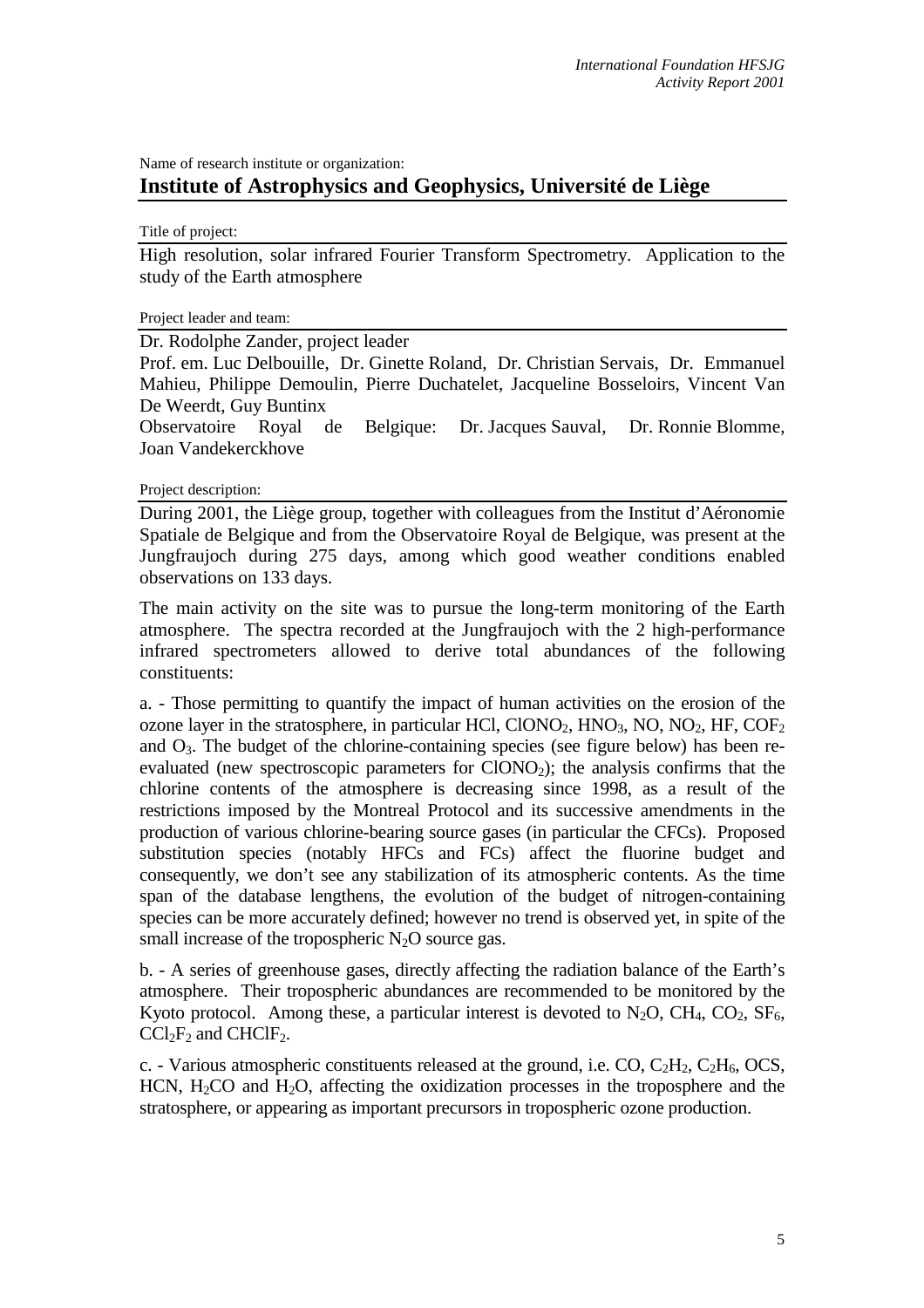

*Evolution above the Jungfraujoch station of the two main chlorine reservoirs, HCl and ClONO2. The inorganic chlorine (Cly) budget has been estimated by summing the contributions of these two gases. The Cly curve peaks at the end of 1997.*

Until now, the retrieved data have consisted in total abundances. However, new retrieval algorithms are currently tested and will provide some information on the distribution versus altitude for a number of the species listed above. A complete reanalysis of all archived spectra will be undertaken as soon as these retrieval tools have been tested and adopted by the NDSC.

To be able to extract the most information on the vertical distribution of the atmospheric constituents, we need to very accurately know the instrumental profile of the spectrometers; for that purpose, we have acquired 2 calibration cells, one sealed and filled with HBr gas, the other to be filled with  $N_2O$ .

A new detector has also been tested and installed; its greater sensitivity in the 13 µm spectral region will allow better determination of some constituents, for example  $C1ONO<sub>2</sub>$  and  $C<sub>2</sub>H<sub>2</sub>$ .

Key words

Earth atmosphere, ozone layer, greenhouse gases, long-term monitoring, infrared spectroscopy

## Collaborating partners/networks:

Main collaborations : IASB (Institut d'Aéronomie Spatiale de Belgique) / NDSC (archiving centers at NOAA [http://www.ndsc.ncep.noaa.gov/] and NILU [http://www.nilu.no/projects/nadir] ) / SOGE partners (e.g. EMPA) [http://www.nilu.no/niluweb/services/soge] / NASA Langley Research Center /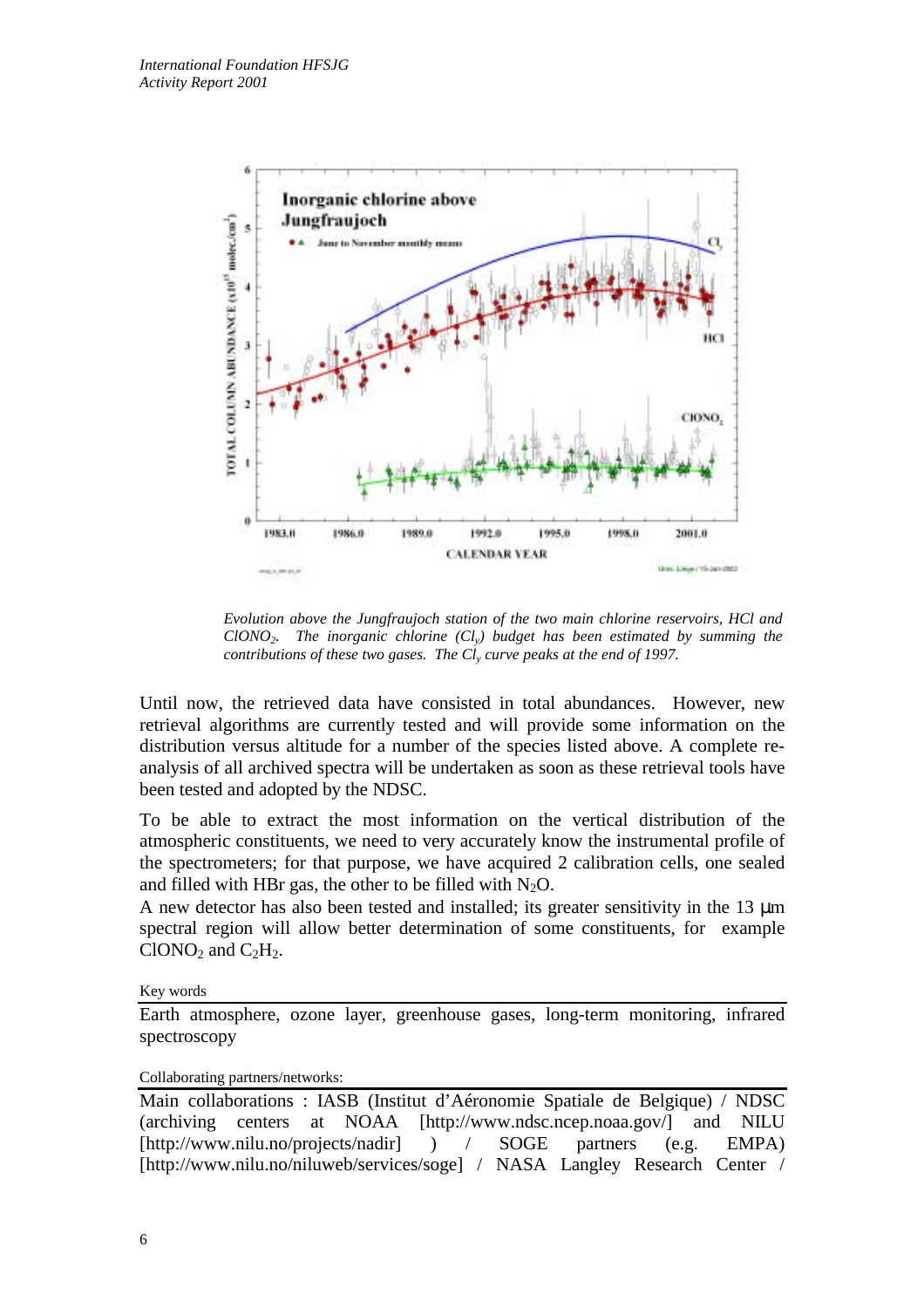NASA JPL / University of Oslo / satellites : MOPPIT, ENVISAT and ACE validation / …

Scientific publications and public outreach 2001:

Anderson, J., J. M. Russell III, R. Zander, C. P. Rinsland, F. J. Murcray, J. Notholt, N. B. Jones, E. Mahieu and P. Duchatelet, A Unified Stratospheric Column HCl Climatology Constructed from HALOE and NDSC Measurements, poster presented at the NDSC 2001 Symposium, Arcachon, Sept. 24-27, 2001.

Barret, B., M. De Mazière, P. Demoulin, E. Mahieu, F. Mélen, B. J. Connor and N. Jones, Investigation of height-resolved information in ground-based, high-resolution Fourier infrared solar spectra above the Jungfraujoch, in *Proceedings of the "Quadriennial Ozone Symposium"*, Sapporo, Japan, 3-8 July 2000, pp. 301-302, 2000.

Barret, B., M. De Mazière, E. Mahieu, and P. Demoulin, Characterisation of ozone profiles retrieved from solar infrared spectra at the Jungfraujoch, poster presented at the EGS XXVI Assembly, Nice, March 25-30, 2001

Barret, B., M. De Mazière, P. Demoulin, Retrieval and characterisation of ozone profiles from solar infrared spectra at the Jungfraujoch, poster presented at the NDSC 2001 Symposium, Arcachon, Sept. 24-27, 2001.

Barret, B., M. De Mazière, P. Demoulin, Retrieval and characterisation of ozone profiles from solar infrared spectra at the Jungfraujoch", submitted to *J. Geophys. Res.*, 2001.

Bell, W., C. Murphy, P. Woods, P. Demoulin, B. Galle, J. Mellqvist, W. Arlander, J. Notholt, A. Goldman, G. C. Toon, J.-F. Blavier, B. Sen, M. T. Coffey, J. W. Hannigan, W. G. Mankin, N. Jones, D. Griffith, A. Meier, T. Blumenstock, H. Fast, R. Mittermeier and Y. Makino, Validation of NDSC FTIR Measurements of Ozone, Reservoir Compounds, and Dynamical Tracers: Results of a Series of Side-by-Side Instrument Intercomparisons, poster presented at the NDSC 2001 Symposium, Arcachon, Sept. 24-27, 2001.

Demoulin, P., E. Mahieu, R. Zander, B. Rognerud, I. Isaksen, and M. De Mazière, The NOy budget above the Jungfraujoch: Long-term evolution, family partitioning and model comparison, poster presented at the NDSC 2001 Symposium, Arcachon, Sept. 24-27, 2001.

Kurylo, M. J. and R. J. Zander, The NDSC-Its status after ten years of operation, in *Proceedings of the the "International Quadrennial Ozone Symposium"*, Sapporo, Japan, 3-8 July 2000, pp. 167-168, 2000.

Mahieu, E., R. Zander, F. Mélen, P. Demoulin, C. P. Rinsland and J. M. Russel III, Monitoring the stratospheric chlorine budget during the past decades: the Montreal Protocol at work, in *Proceedings of the "International Quadrennial Ozone Symposium"*, Sapporo, Japan, 3-8 July 2000, pp. 149-150, 2000.

Mahieu, E., R. Zander, F. Mélen, P. Demoulin, P. Duchatelet, C. Servais, B. Rognerud, I. Isaksen, C. P. Rinsland and D. B. Considine, FTIR Observations and Model Calculations of the Evolution of Inorganic Chlorine and Fluorine above the Jungfraujoch, poster presented at the NDSC 2001 Symposium, Arcachon, Sept. 24-27, 2001.

Ricaud, P., M. Chipperfield, J. M. Russell III, E. Mahieu, R. Zander and P. Demoulin, Studies of Stratospheric Halogen Evolution, poster presented at the NDSC 2001